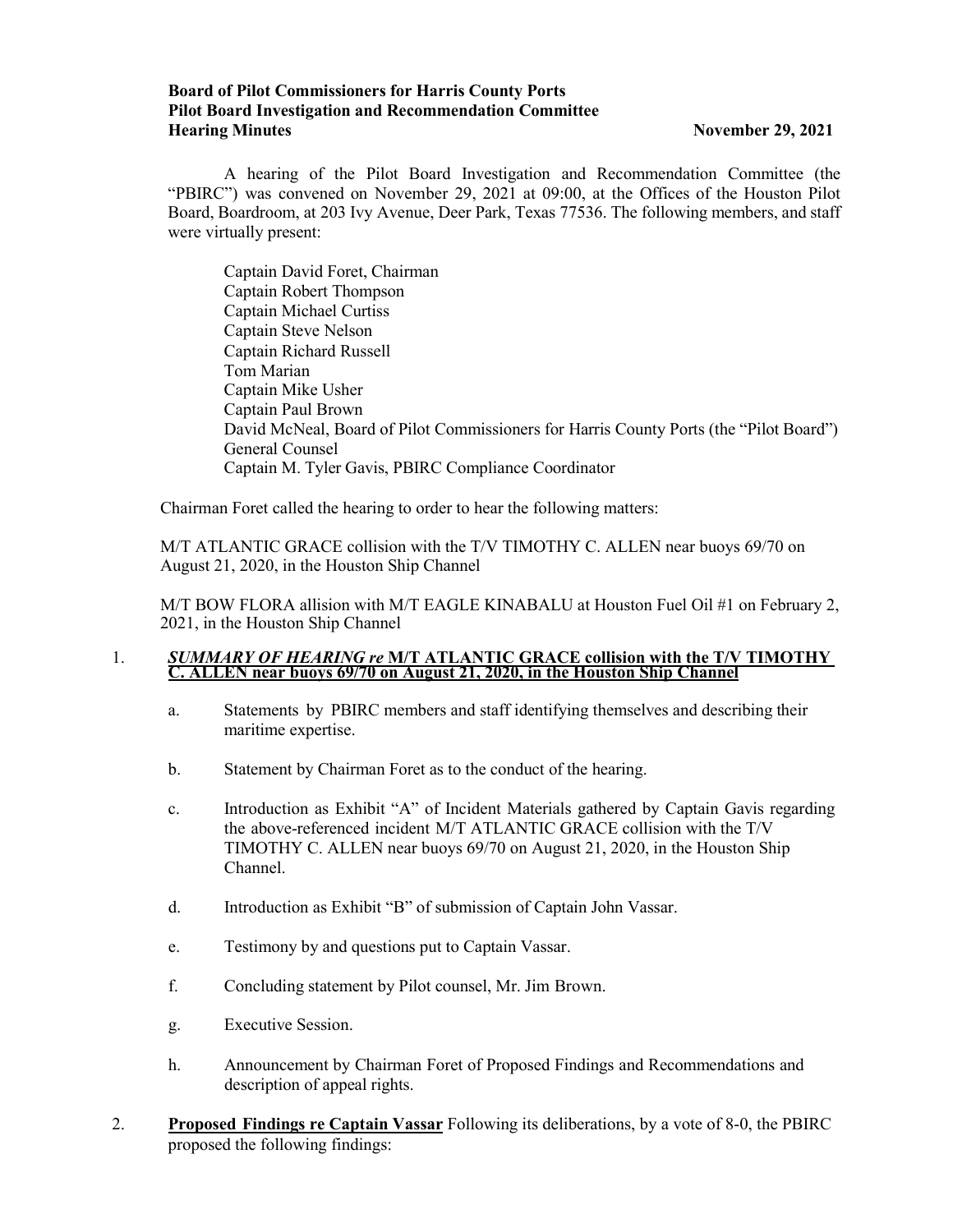## **Board of Pilot Commissioners for Harris County Ports Pilot Board Investigation and Recommendation Committee Hearing Minutes Page 2 November 29, 2021**

Captain Vassar was distracted by looking up mooring line arrangements, which caused a loss of situational awareness while he was piloting the vessel.

3. **Proposed Recommendations re Captain Vassar** Following its deliberations, by a vote of 5-3, the PBIRC proposes the following recommendations to the Board of Pilot Commissioners for Harris County Ports ("the Pilot Board"):

Take no action and close the matter to file.

- 1) The PBIRC directs Captain Vassar to attend Bridge Resource Management for Pilots training by the end of May 2022.
- 2) The PBIRC requests that the Lone Star Harbor Safety Committee work with the USCG to investigate and improve upon the range lights within this reach of the Houston Ship Channel.

## 4. **Hearing Break**

# 5. *SUMMARY OF HEARING re* **M/T BOW FLORA allision with M/T EAGLE KINABALU at Houston Fuel Oil #1 on February 2, 2021, in the Houston Ship Channel**

- a. Statements by PBIRC members and staff identifying themselves and describing their maritime expertise.
- b. Statement by Chairman Foret as to the conduct of the hearing.
- c. Introduction as Exhibit "A" of Incident Materials gathered by Captain Gavis regarding the above-referenced incident M/T BOW FLORA allision with M/T EAGLE KINABALU at Houston Fuel Oil #1 on February 2, 2021, in the Houston Ship Channel.
- d. Introduction as Exhibit "B" of submission of Captain Mike Curtiss.
- e. Testimony by and questions put to Captain Curtiss.
- f. Concluding statement by Pilot counsel, Mr. Jim Brown.
- g. Executive Session.
- h. Announcement by Chairman Foret of Proposed Findings and Recommendations and description of appeal rights.
- 6. **Proposed Findings re Captain Curtiss** Following its deliberations, by a vote of 6-0 (with Captain Russell recusing himself), the PBIRC proposed the following findings:

Captain Curtiss lost the ability to stop the ship in time. Captain Curtiss received inefficient information from the bow lookout, which attributed to a loss of situational awareness on Captain Curtiss' part.